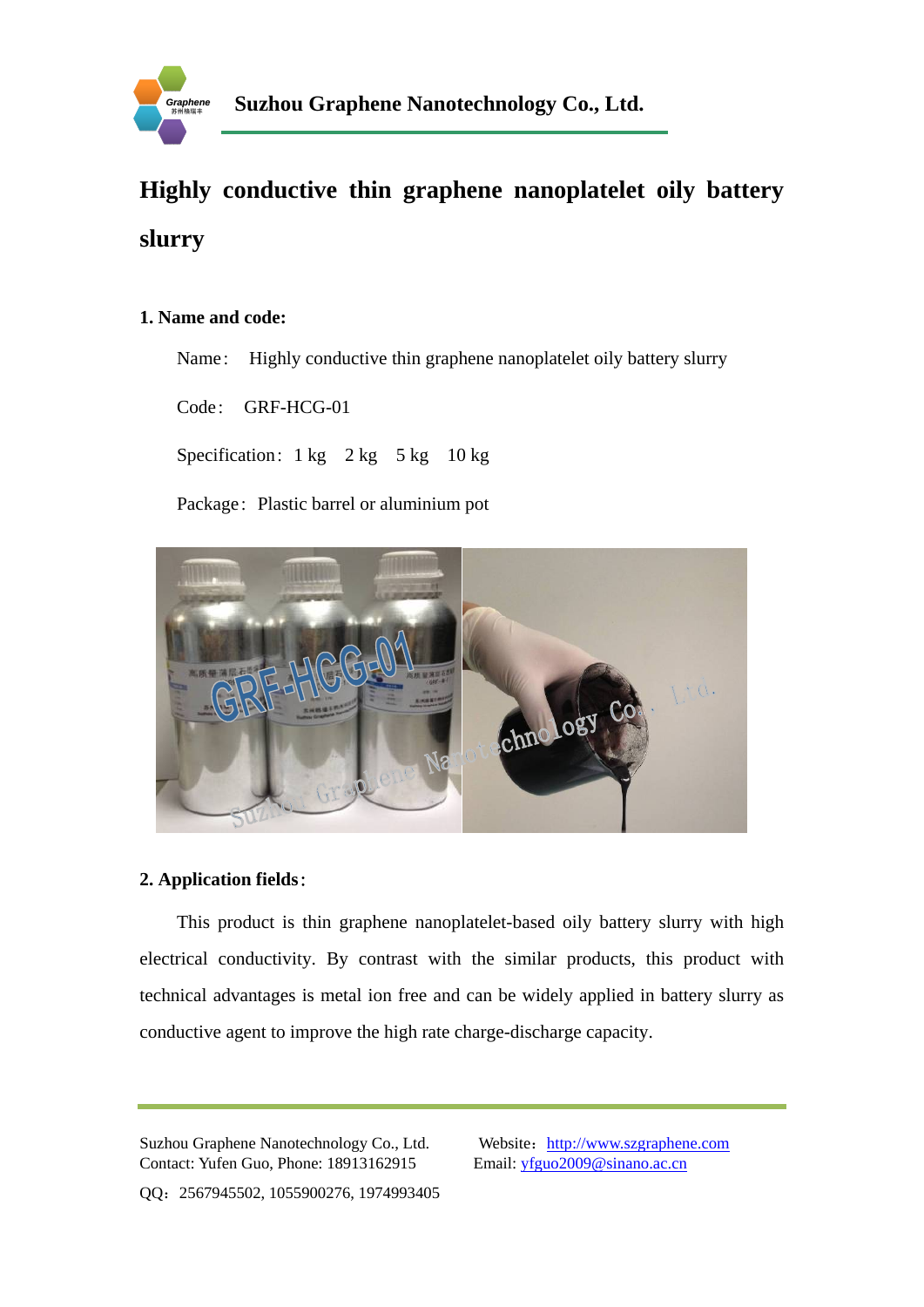

- Lithium ion and nickel-hydrogen battery—as high conductive components in battery slurry.
- Supercapacitor —conductive reagents of the supercapacitor electrodes.
- Lead acid cell, solar cell and semiconductor industry.
- Other conductive industry.

### **3. Product Parameter:**

| <b>Composition</b>  | <b>Content</b> | Unit   |
|---------------------|----------------|--------|
| Thin graphene       | $1 - 10$       | $wt\%$ |
| nanoplatelets       |                |        |
| Dispersant          | $1 - 5$        | $wt\%$ |
| Assistant reagent   | $1-5$          | $wt\%$ |
| N-Methylpyrrolidone | 80-95          | $wt\%$ |
| (NMP)               |                |        |
| <b>Viscosity</b>    | 2000-6000      | mPas   |

#### **4. Direction for use:**

 This product need store in dry ,shady and cool condition. Keep away off high temperature fire or hot source and avoid exposing in sunlight directly. The shelf lives of the product are 6 month and 3 days in sealing and uncap state, respectively. The product need stir uniformly before use.

Suzhou Graphene Nanotechnology Co., Ltd. Website: http://www.szgraphene.com Contact: Yufen Guo, Phone: 18913162915 Email: yfguo2009@sinano.ac.cn

QQ:2567945502, 1055900276, 1974993405